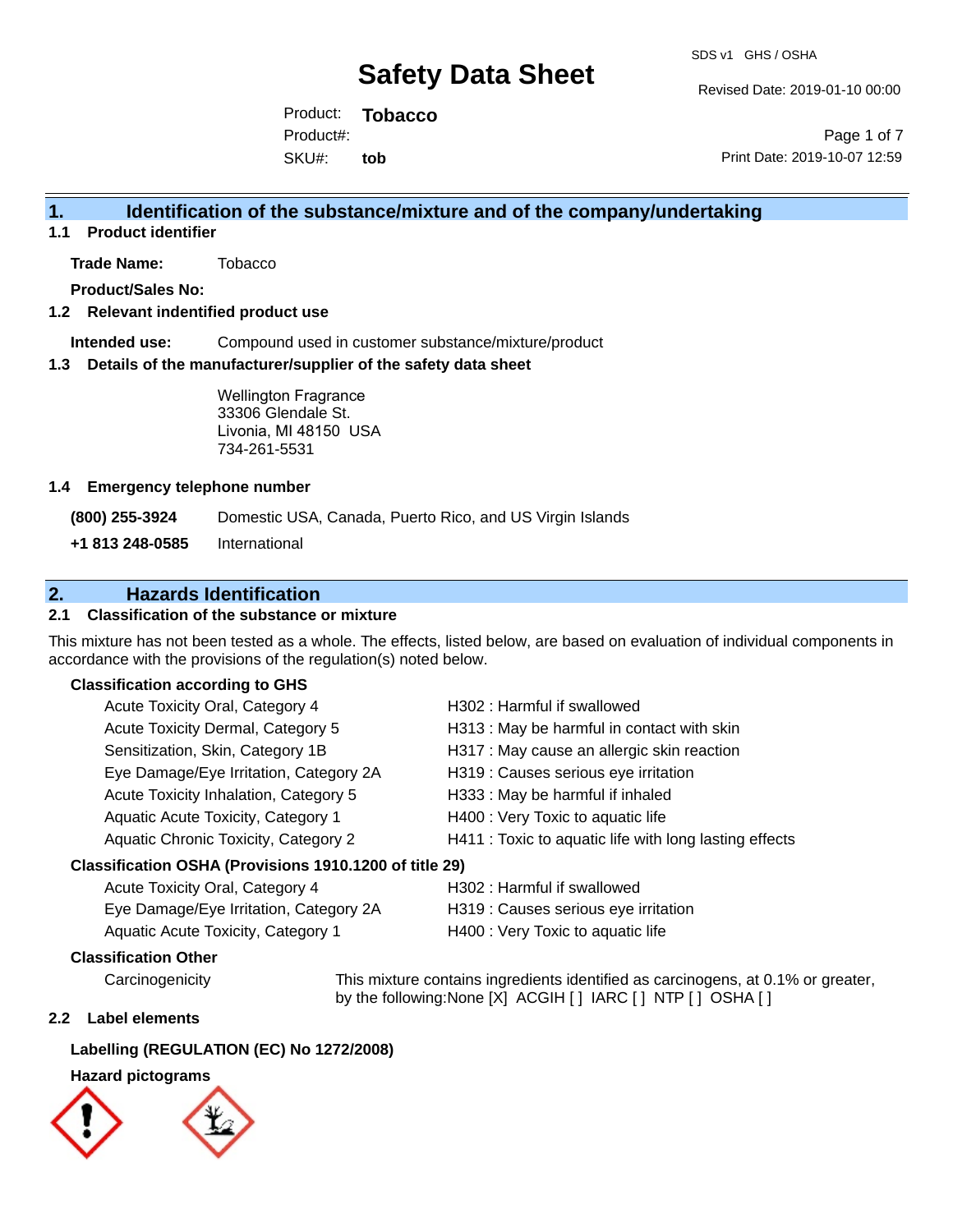Revised Date: 2019-01-10 00:00

Product: **Tobacco** SKU#: Product#: **tob**

Page 2 of 7 Print Date: 2019-10-07 12:59

| <b>Signal Word: Warning</b>     |                                                                                                                                  |
|---------------------------------|----------------------------------------------------------------------------------------------------------------------------------|
| <b>Hazard statments</b>         |                                                                                                                                  |
| H302                            | Harmful if swallowed                                                                                                             |
| H313                            | May be harmful in contact with skin                                                                                              |
| H317                            | May cause an allergic skin reaction                                                                                              |
| H319                            | Causes serious eye irritation                                                                                                    |
| H333                            | May be harmful if inhaled                                                                                                        |
| H400                            | Very Toxic to aquatic life                                                                                                       |
| H411                            | Toxic to aquatic life with long lasting effects                                                                                  |
| <b>Precautionary Statements</b> |                                                                                                                                  |
| <b>Prevention:</b>              |                                                                                                                                  |
| P <sub>264</sub>                | Wash hands thoroughly after handling                                                                                             |
| P <sub>270</sub>                | Do not eat, drink or smoke when using this product                                                                               |
| P272                            | Contaminated work clothing should not be allowed out of the workplace                                                            |
| P273                            | Avoid release to the environment                                                                                                 |
| <b>Response:</b>                |                                                                                                                                  |
| P301 + P312 + P330              | IF SWALLOWED: Call a POISON CENTER or doctor/physician if you feel unwell Rinse<br>mouth                                         |
| $P302 + P352$                   | IF ON SKIN: Wash with soap and water                                                                                             |
| $P304 + P312$                   | IF INHALED: Call a POISON CENTER or doctor/physician if you feel unwell                                                          |
| P305 + P351 + P338              | IF IN EYES: Rinse cautiously with water for several minutes Remove contact lenses if<br>present and easy to do. continue rinsing |
| P333 + P313                     | If skin irritation or a rash occurs: Get medical advice/attention                                                                |
| P337 + P313                     | If eye irritation persists: Get medical advice/attention                                                                         |
| P363                            | Wash contaminated clothing before reuse                                                                                          |
| P391                            | <b>Collect Spillage</b>                                                                                                          |

#### **2.3 Other Hazards**

#### **no data available**

# **3. Composition/Information on Ingredients**

### **3.1 Mixtures**

This product is a complex mixture of ingredients, which contains among others the following substance(s), presenting a health or environmental hazard within the meaning of the UN Globally Harmonized System of Classification and Labeling of Chemicals (GHS):

| CAS#<br>Ingredient                 | EC#       | Conc.<br>Range | <b>GHS Classification</b> |
|------------------------------------|-----------|----------------|---------------------------|
| 120-51-4<br><b>Benzyl Benzoate</b> | 204-402-9 | $70 - 80 %$    | H302; H313; H400; H411    |
| $91 - 64 - 5$<br>Coumarin          | 202-086-7 | $5 - 10%$      | H302; H317; H402          |
| 107-75-5<br>Hydroxycitronellal     | 203-518-7 | $5 - 10 \%$    | H317; H319; H402          |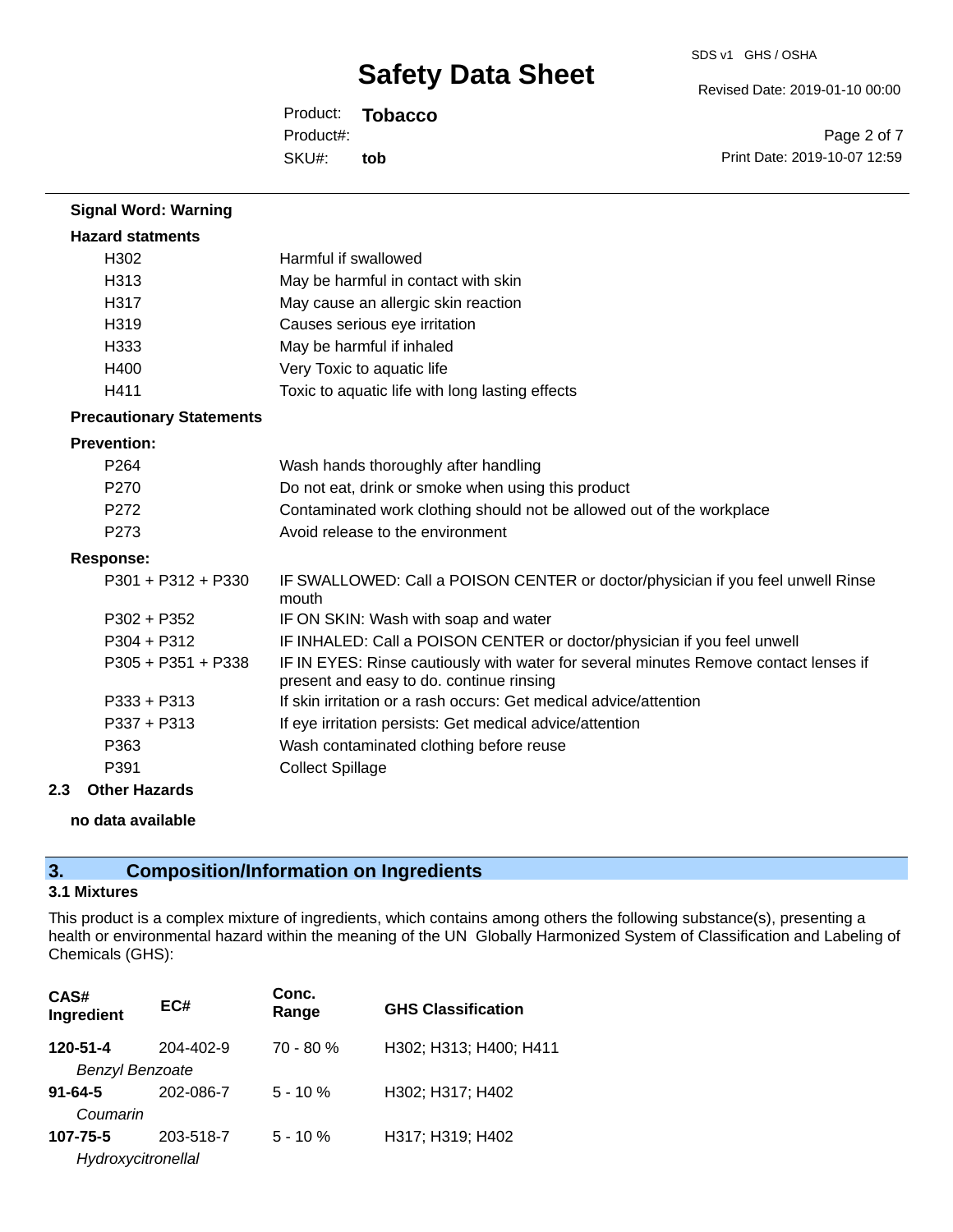Revised Date: 2019-01-10 00:00

Product: **Tobacco** SKU#: Product#: **tob**

Page 3 of 7 Print Date: 2019-10-07 12:59

| CAS#<br>Ingredient                 | EC#                                         | Conc.<br>Range                                           | <b>GHS Classification</b>    |
|------------------------------------|---------------------------------------------|----------------------------------------------------------|------------------------------|
| 120-57-0<br>Heliotropine           | 204-409-7                                   | $2 - 5 \%$                                               | H303; H317; H401             |
| $60 - 12 - 8$<br>phenethyl alcohol | 200-456-2                                   | $1 - 2 \%$                                               | H302: H313: H316: H319       |
| 122-40-7<br>Amyl Cinnamal          | 204-541-5                                   | $1 - 2\%$                                                | H303; H316; H317; H401; H411 |
| $101 - 86 - 0$                     | 202-983-3<br>Hexyl cinnamaldehyde           | $1 - 2\%$                                                | H303: H316: H317: H400: H411 |
| 121-32-4                           | 204-464-7<br>3-Ethoxy-4-hydroxybenzaldehyde | $1 - 2\%$                                                | H303; H320; H402             |
|                                    |                                             | See Section 16 for full text of GHS classification codes |                              |

See Section 16 for full text of GHS classification codes which where not shown in section 2

Total Hydrocarbon Content (%  $w/w$ ) = 0.00

# **4. First Aid Measures**

#### **4.1 Description of first aid measures**

| Inhalation:                                                     | Remove from exposure site to fresh air and keep at rest.<br>Obtain medical advice.                              |
|-----------------------------------------------------------------|-----------------------------------------------------------------------------------------------------------------|
| <b>Eye Exposure:</b>                                            | Flush immediately with water for at least 15 minutes.<br>Contact physician if symptoms persist.                 |
| <b>Skin Exposure:</b>                                           | Remove contaminated clothes. Wash thoroughly with water (and soap).<br>Contact physician if symptoms persist.   |
| Ingestion:                                                      | Rinse mouth with water and obtain medical advice.                                                               |
| 4.2 Most important symptoms and effects, both acute and delayed |                                                                                                                 |
| Symptoms:                                                       | no data available                                                                                               |
| Risks:                                                          | Refer to Section 2.2 "Hazard Statements"                                                                        |
|                                                                 | t 0 - Institute the contract the model of the structure of the contract the contract the state of the structure |

**4.3 Indication of any immediate medical attention and special treatment needed**

Refer to Section 2.2 "Response"

| 5.<br><b>Fire-Fighting measures</b>                       |                                                   |
|-----------------------------------------------------------|---------------------------------------------------|
| <b>Extinguishing media</b><br>5.1                         |                                                   |
| Suitable:                                                 | Carbon dioxide (CO2), Dry chemical, Foam          |
| Unsuitable                                                | Do not use a direct water jet on burning material |
| 5.2 Special hazards arising from the substance or mixture |                                                   |
| During fire fighting:                                     | Water may be ineffective                          |
| <b>Advice for firefighters</b><br>5.3                     |                                                   |
| <b>Further information:</b>                               | Standard procedure for chemical fires             |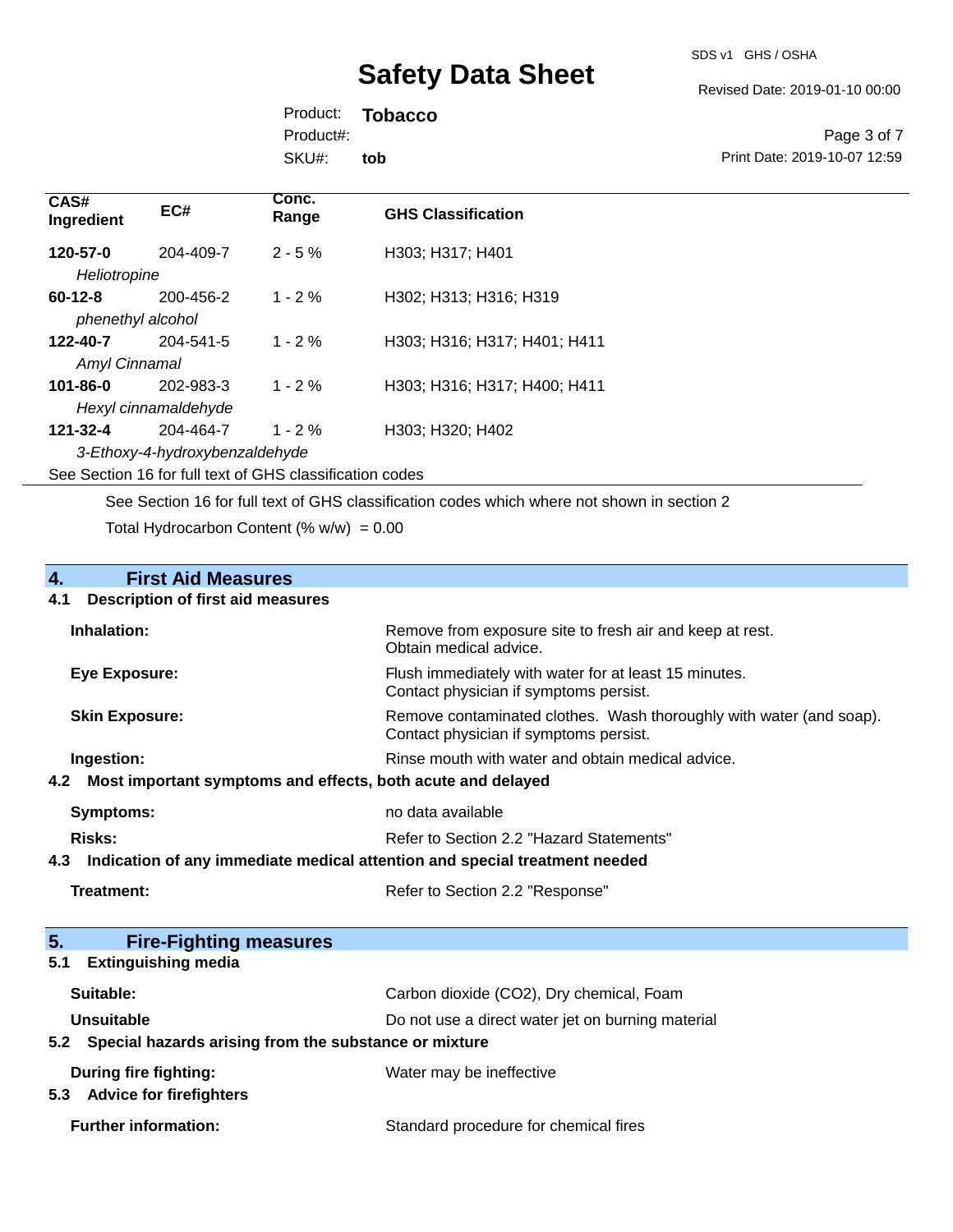Revised Date: 2019-01-10 00:00

Product: **Tobacco** SKU#: Product#: **tob**

Page 4 of 7 Print Date: 2019-10-07 12:59

#### **6. Accidental Release Measures**

#### **6.1 Personal precautions, protective equipment and emergency procedures**

Avoid inhalation and contact with skin and eyes. A self-contained breathing apparatus is recommended in case of a major spill.

#### **6.2 Environmental precautions**

Keep away from drains, soil, and surface and groundwater.

#### **6.3 Methods and materials for containment and cleaning up**

Clean up spillage promptly. Remove ignition sources. Provide adequate ventilation. Avoid excessive inhalation of vapors. Gross spillages should be contained by use of sand or inert powder and disposed of according to the local regulations.

#### **6.4 Reference to other sections**

Not Applicable

### **7. Handling and Storage**

#### **7.1 Precautions for safe handling**

Apply according to good manufacturing and industrial hygiene practices with proper ventilation. Do not drink, eat or smoke while handling. Respect good personal hygiene.

#### **7.2 Conditions for safe storage, including any incompatibilities**

Store in a cool, dry and ventilated area away from heat sources and protected from light in tightly closed original container. Avoid uncoated metal container. Keep air contact to a minimum.

#### **7.3 Specific end uses**

No information available

#### **8. Exposure Controls/Personal Protection**

#### **8.1 Control parameters**

| <b>Exposure Limits:</b> |  | Contains no substances with occupational exposure limit values. |  |  |  |
|-------------------------|--|-----------------------------------------------------------------|--|--|--|
|-------------------------|--|-----------------------------------------------------------------|--|--|--|

**Engineering Controls:** Use local exhaust as needed.

#### **8.2 Exposure controls - Personal protective equipment**

| Eye protection:                | Tightly sealed goggles, face shield, or safety glasses with brow guards and side shields, etc.<br>as may be appropriate for the exposure |
|--------------------------------|------------------------------------------------------------------------------------------------------------------------------------------|
| <b>Respiratory protection:</b> | Avoid excessive inhalation of concentrated vapors. Apply local ventilation where appropriate.                                            |
| <b>Skin protection:</b>        | Avoid Skin contact. Use chemically resistant gloves as needed.                                                                           |

#### **9. Physical and Chemical Properties**

#### **9.1 Information on basic physical and chemical properties**

| Appearance:            | Liquid                         |
|------------------------|--------------------------------|
| Odor:                  | Conforms to Standard           |
| Color:                 | Colorless to Yellow Tint (G-1) |
| Viscosity:             | Liquid                         |
| <b>Freezing Point:</b> | Not determined                 |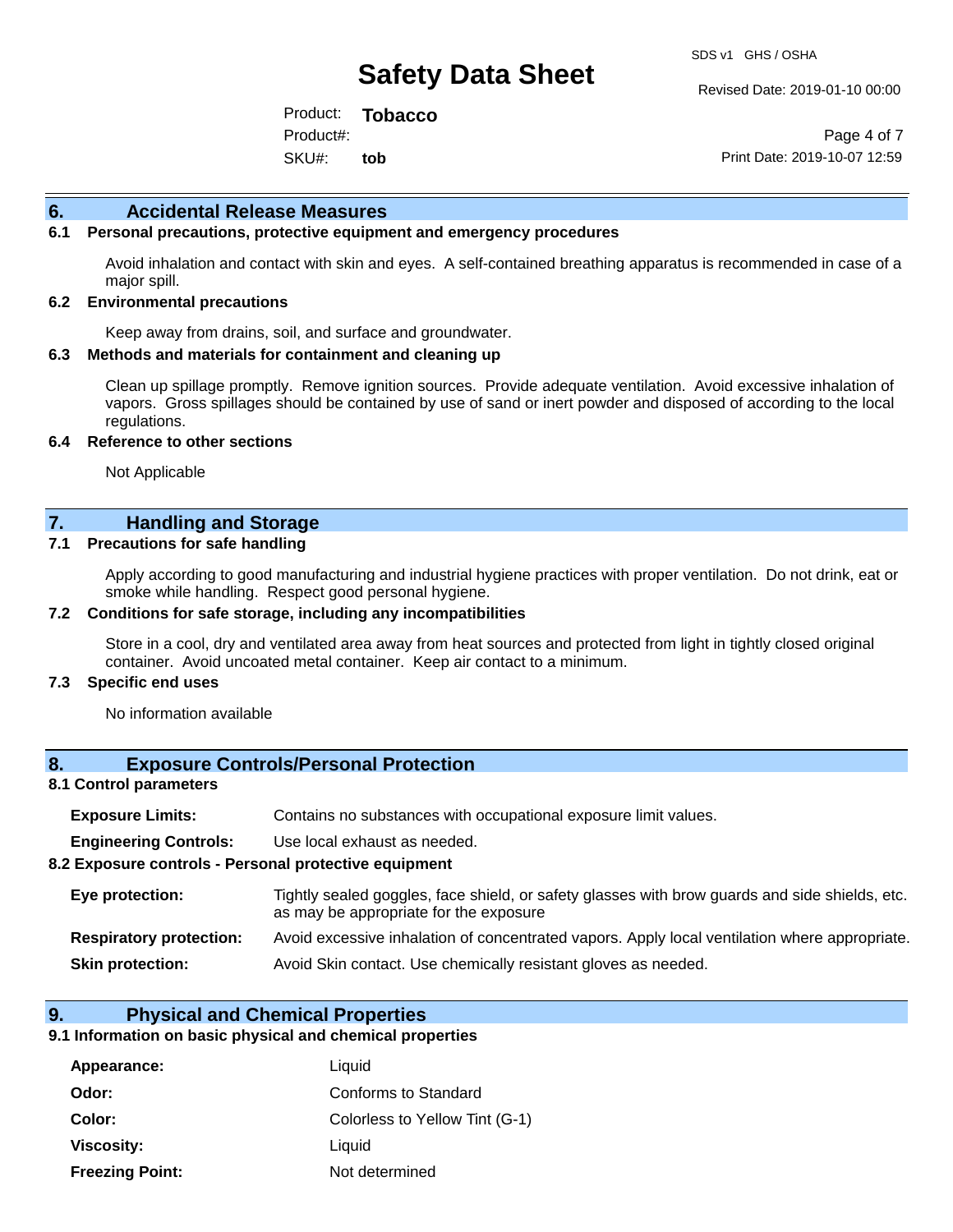Revised Date: 2019-01-10 00:00

Product: **Tobacco** SKU#: Product#: **tob**

Page 5 of 7 Print Date: 2019-10-07 12:59

| <b>Boiling Point:</b>        | Not determined     |
|------------------------------|--------------------|
| <b>Melting Point:</b>        | Not determined     |
| <b>Flashpoint (CCCFP):</b>   | $>200$ F (93.33 C) |
| <b>Auto flammability:</b>    | Not determined     |
| <b>Explosive Properties:</b> | None Expected      |
| <b>Oxidizing properties:</b> | None Expected      |
| Vapor Pressure (mmHg@20 C):  | 0.3219             |
| %VOC:                        | 0.32               |
| Specific Gravity @ 25 C:     | 1.1010             |
| Density @ 25 C:              | 1.0980             |
| Refractive Index @ 20 C:     | 1.5570             |
| Soluble in:                  | Oil                |

# **10. Stability and Reactivity**

| <b>10.1 Reactivity</b>                  | None                                               |
|-----------------------------------------|----------------------------------------------------|
| <b>10.2 Chemical stability</b>          | Stable                                             |
| 10.3 Possibility of hazardous reactions | None known                                         |
| <b>10.4 Conditions to avoid</b>         | None known                                         |
| 10.5 Incompatible materials             | Strong oxidizing agents, strong acids, and alkalis |
| 10.6 Hazardous decomposition products   | None known                                         |

# **11. Toxicological Information**

# **11.1 Toxicological Effects**

Acute Toxicity Estimates (ATEs) based on the individual Ingredient Toxicity Data utilizing the "Additivity Formula"

| Acute toxicity - Oral - (Rat) mg/kg                | (LD50: 1516.6919) Harmful if swallowed                   |
|----------------------------------------------------|----------------------------------------------------------|
| Acute toxicity - Dermal - (Rabbit) mg/kg           | (LD50: 2009.7363) May be harmful in contact with skin    |
| Acute toxicity - Inhalation - (Rat) mg/L/4hr       | (LD50: 158.2816) May be harmful if inhaled               |
| <b>Skin corrosion / irritation</b>                 | May be harmful if inhaled                                |
| Serious eye damage / irritation                    | Causes serious eye irritation                            |
| <b>Respiratory sensitization</b>                   | Not classified - the classification criteria are not met |
| <b>Skin sensitization</b>                          | May cause an allergic skin reaction                      |
| <b>Germ cell mutagenicity</b>                      | Not classified - the classification criteria are not met |
| Carcinogenicity                                    | Not classified - the classification criteria are not met |
| <b>Reproductive toxicity</b>                       | Not classified - the classification criteria are not met |
| Specific target organ toxicity - single exposure   | Not classified - the classification criteria are not met |
| Specific target organ toxicity - repeated exposure | Not classified - the classification criteria are not met |
| <b>Aspiration hazard</b>                           | Not classified - the classification criteria are not met |
|                                                    |                                                          |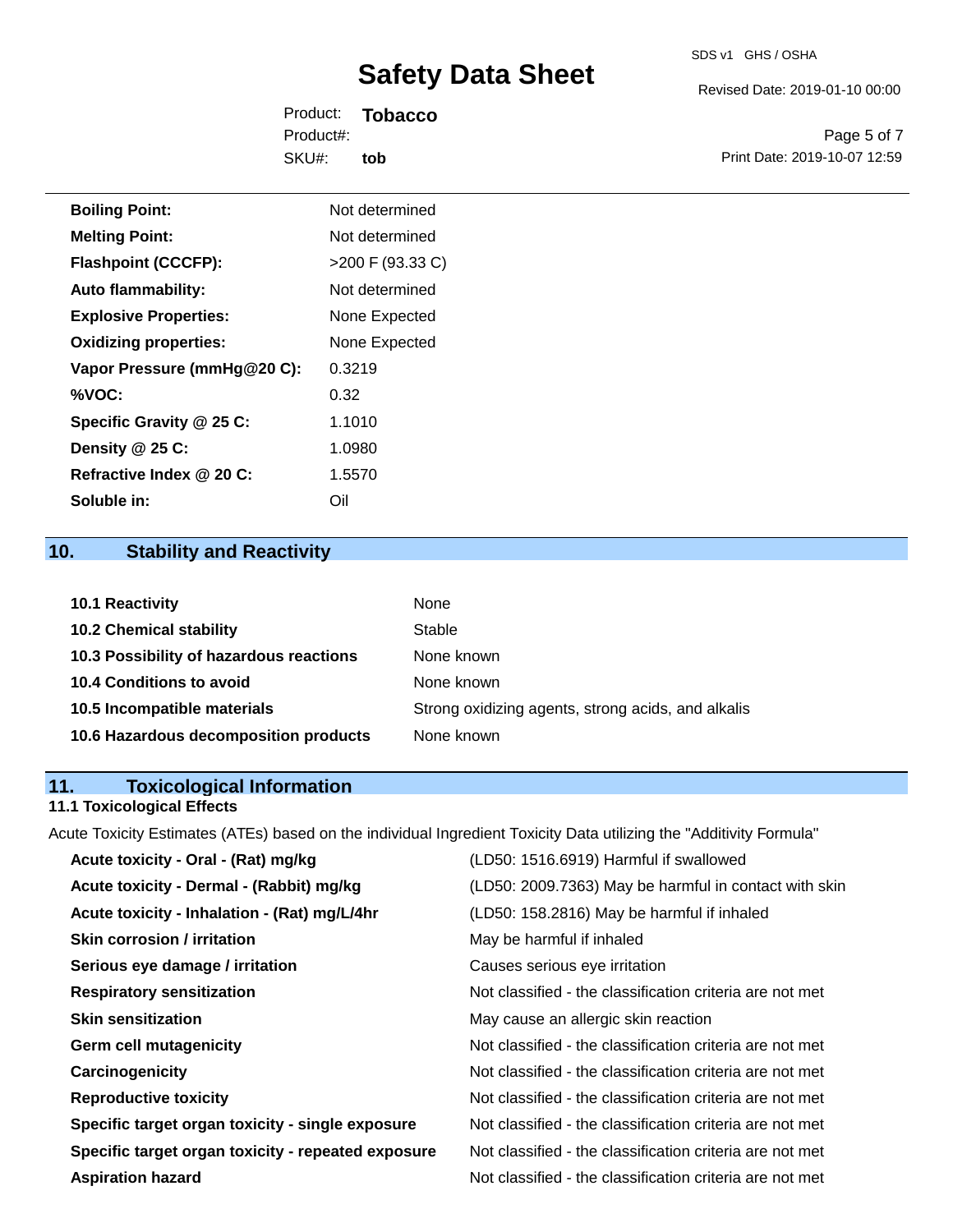SDS v1 GHS / OSHA

Revised Date: 2019-01-10 00:00

Product: **Tobacco** SKU#: Product#: **tob**

Page 6 of 7 Print Date: 2019-10-07 12:59

### **12. Ecological Information**

**12.1 Toxicity**

| <b>Acute acquatic toxicity</b>     | Very Toxic to aquatic life                      |  |  |
|------------------------------------|-------------------------------------------------|--|--|
| <b>Chronic acquatic toxicity</b>   | Toxic to aquatic life with long lasting effects |  |  |
| <b>Toxicity Data on soil</b>       | no data available                               |  |  |
| <b>Toxicity on other organisms</b> | no data available                               |  |  |
|                                    |                                                 |  |  |
| 12.2 Persistence and degradability | no data available                               |  |  |
| 12.3 Bioaccumulative potential     | no data available                               |  |  |
| 12.4 Mobility in soil              | no data available                               |  |  |
| 12.5 Other adverse effects         | no data available                               |  |  |

**13. Disposal Conditions** 

#### **13.1 Waste treatment methods**

Do not allow product to reach sewage systems. Dispose of in accordance with all local and national regulations. Send to a licensed waste management company.The product should not be allowed to enter drains, water courses or the soil. Do not contaminate ponds, waterways or ditches with chemical or used container.

## **14. Transport Information**

| <b>Marine Pollutant</b>                                       | Yes. Ingredient of greatest environmental impact:<br>120-51-4 : (70 - 80 %) : Benzyl Benzoate |                                     |                   |                 |        |
|---------------------------------------------------------------|-----------------------------------------------------------------------------------------------|-------------------------------------|-------------------|-----------------|--------|
| <b>Regulator</b>                                              |                                                                                               | <b>Class</b>                        | <b>Pack Group</b> | <b>Sub Risk</b> | UN-nr. |
| U.S. DOT (Non-Bulk)                                           |                                                                                               | Not Regulated - Not Dangerous Goods |                   |                 |        |
| <b>Chemicals NOI</b>                                          |                                                                                               |                                     |                   |                 |        |
| <b>ADR/RID (International Road/Rail)</b>                      |                                                                                               |                                     |                   |                 |        |
| <b>Environmentally Hazardous</b><br>Substance, Liquid, n.o.s. |                                                                                               | 9                                   | $\mathbf{III}$    |                 | UN3082 |
| <b>IATA (Air Cargo)</b>                                       |                                                                                               |                                     |                   |                 |        |
| <b>Environmentally Hazardous</b><br>Substance, Liquid, n.o.s. |                                                                                               | 9                                   | $\mathbf{III}$    |                 | UN3082 |
| <b>IMDG (Sea)</b>                                             |                                                                                               |                                     |                   |                 |        |
| <b>Environmentally Hazardous</b><br>Substance, Liquid, n.o.s. |                                                                                               | 9                                   | Ш                 |                 | UN3082 |

### **15. Regulatory Information**

### **U.S. Federal Regulations**

**40 CFR(EPCRA, SARA, CERCLA and CAA)** This product contains NO components of concern.

**TSCA (Toxic Substance Control Act)** All components of the substance/mixture are listed or exempt

**U.S. State Regulations**